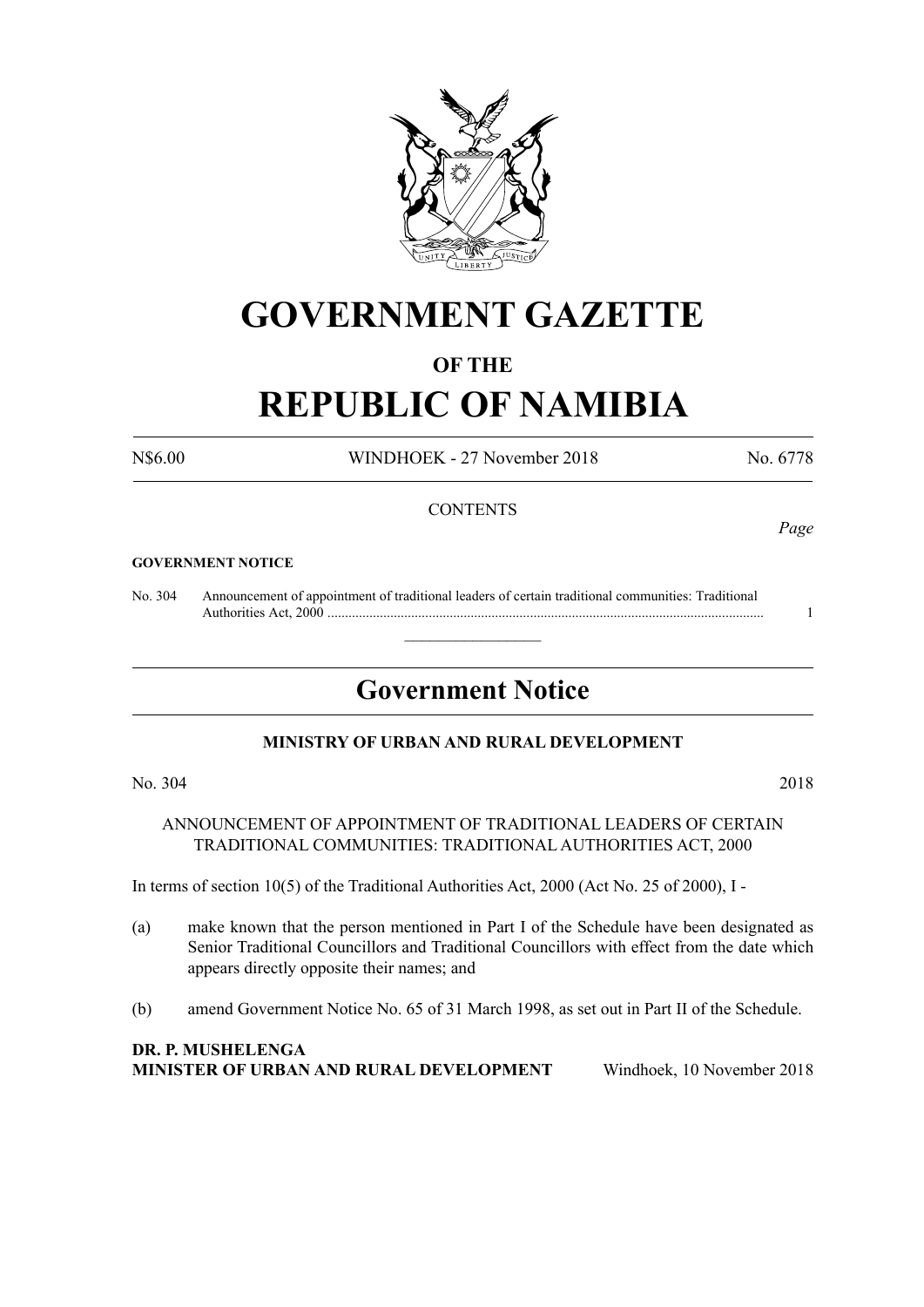### **SCHEDULE**

## PART I

#### SENIOR TRADITIONAL COUNCILLORS AND TRADITIONAL COUNCILLORS APPOINTED

#### 1. MBUNZA TRADITIONAL AUTHORITY

Person appointed as Traditional Councillor:

| l NAMF                 | DATE OF APPOINTMENT |
|------------------------|---------------------|
| Haimbili Martha Sitoka | 22 June 2018        |

# 2. GCIRIKU TRADITIONAL AUTHORITY

Persons appointed as Traditional Councillors:

| l NAME.          | <b>DATE OF APPOINTMENT</b> |
|------------------|----------------------------|
| Haingura Andreas | 19 April 2018              |
| Ngandu Hironimus | 19 April 2018              |

#### 3. ONGANDJERA TRADITIONAL AUTHORITY

Persons appointed as Senior Traditional Councillors:

| ' NAME                  | <b>DATE OF APPOINTMENT</b> |
|-------------------------|----------------------------|
| lipinge Saltiel         | <sup>1</sup> 15 June 2018  |
| Sheehama Paulus Sion    | <sup>1</sup> 15 June 2018  |
| Kandombo Johannes Pweya | 15 June 2018               |

Persons appointed as Traditional Councillors:

| <b>NAME</b>              | DATE OF APPOINTMENT |
|--------------------------|---------------------|
| Amunyela Sakeus Shimbayi | 15 June 2018        |
| Kefas Heinrich Uugwanga  | 15 June 2018        |

# 4. UUKOLONKADHI TRADITIONAL AUTHORITY

Person appointed as Senior Traditional Councillor:

| I NAME                        | <b>DATE OF APPOINTMENT</b> |
|-------------------------------|----------------------------|
| Ashimbanga (Alweendo) Johanna | 17 April 2018              |

Person appointed as Traditional Councillor:

| <sup>1</sup> NAME     | DATE OF APPOINTMENT |
|-----------------------|---------------------|
| Daniel Likius Tenette | 17 April 2018       |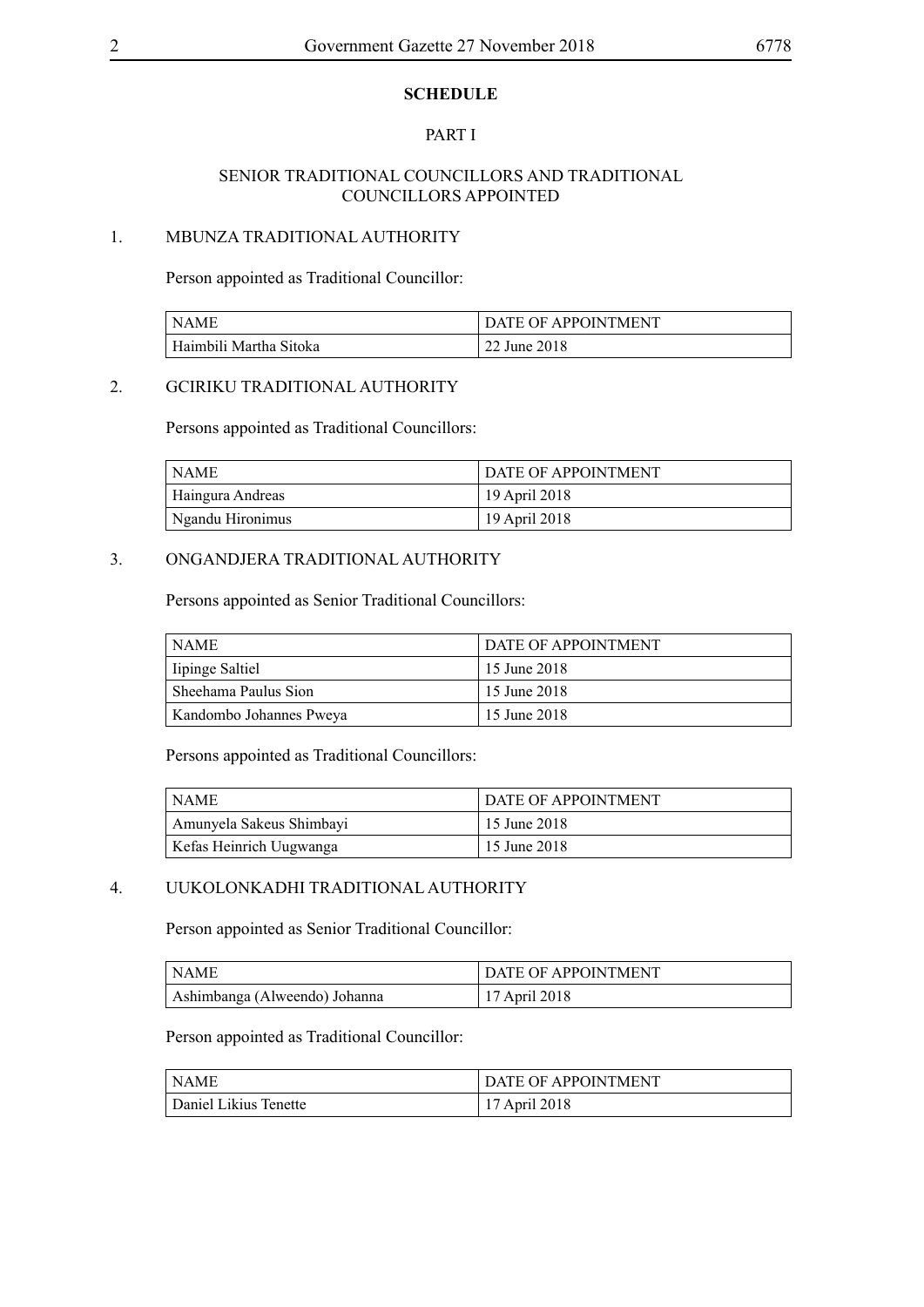# 5. MAFWE TRADITIONAL AUTHORITY

Person appointed as Senior Traditional Councillor:

| ' NAME '              | DATE OF APPOINTMENT |
|-----------------------|---------------------|
| Lusepani Mubita Dixon | 2 July 2018         |

Person appointed as Traditional Councillor

| I NAMF                                   | DATE OF APPOINTMENT |
|------------------------------------------|---------------------|
| <sup>1</sup> Muntenezi Neckson Namakando | 18 July 2018        |

# 6. MAYEYI TRADITIONAL AUTHORITY

Person appointed as Senior Traditional Councillor:

| NAME              | DATE OF APPOINTMENT |
|-------------------|---------------------|
| Sifu Jeke Crispin | 9 March 2018        |

Person appointed as Traditional Councillor:

| NAME                   | <b>DATE OF APPOINTMENT</b> |
|------------------------|----------------------------|
| Matiti Francis Mwalusi | 8 August 2018              |

#### 7. MASHI TRADITIONAL AUTHORITY

Person appointed as Traditional Councillor:

| NAME                 | <b>DATE OF APPOINTMENT</b> |
|----------------------|----------------------------|
| Songa Jimmy Bayemeli | 9 August 2018              |

#### 8. KAMBAZEMBI TRADITIONAL AUTHORITY

Person appointed as Senior Traditional Councillor:

| NAME            | DATE OF APPOINTMENT |
|-----------------|---------------------|
| Katupose Gideon | 6 June 2018         |

# 9. OTJIKAOKO TRADITIONAL AUTHORITY

Person appointed as Senior Traditional Councillor:

| ' NAME          | DATE OF APPOINTMENT |
|-----------------|---------------------|
| Kaura Katuutire | $6$ August 2018     |

Person appointed as Traditional Councillor:

| NAME           | DATE OF APPOINTMENT |
|----------------|---------------------|
| Shadow Tjakuva | 13 July 2018        |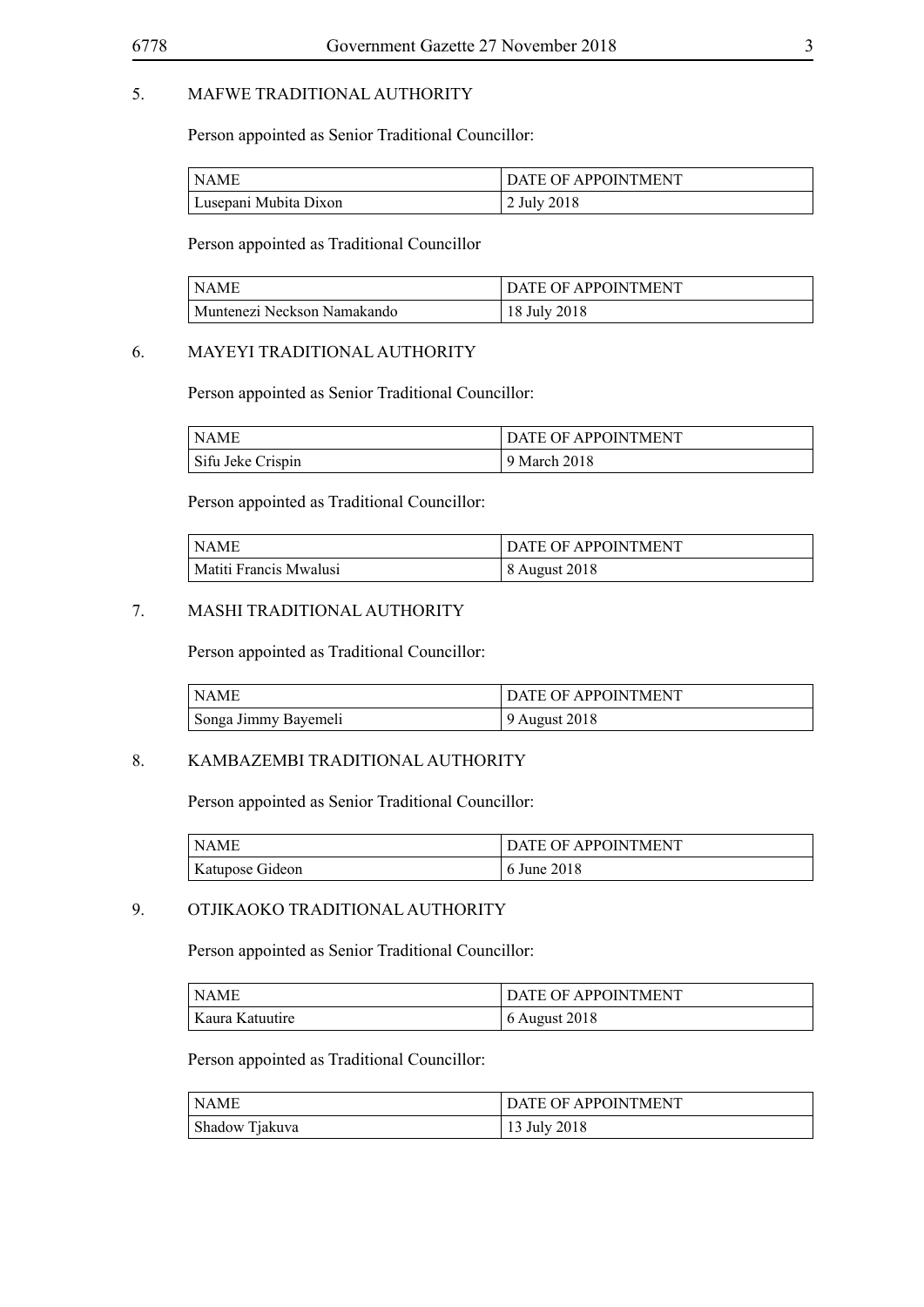#### 10. !XOO TRADITIONAL AUTHORITY

Person appointed as Senior Traditional Councillor:

| l NAME            | DATE OF APPOINTMENT |
|-------------------|---------------------|
| Kekuemang Hendrik | 26 August 2018      |

Persons appointed as Traditional Councillors:

| NAME            | <b>DATE OF APPOINTMENT</b> |
|-----------------|----------------------------|
| Marman Lucia    | 26 August 2018             |
| Barse Fransisca | 26 August 2018             |

#### PART II

Government Notice No. 65 of 31 March 1998 is amended as follows:

- (a) Paragraph 1 "KAVANGO TRADITIONAL AUTHORITIES" is amended by the
	- (i) substitution in subparagraph 1.1 "MBUNZA TRADITIONAL AUTHORITY" of the following name "Clemens Makamba" and the date of appointment "05.05.2010" for the following name and date of appointment in Item C:

| NAME                   | DATE OF APPOINTMENT |
|------------------------|---------------------|
| Haimbili Martha Sitoka | 22 June 2018        |

(ii) addition in subparagraph 1.3 "GCIRIKU TRADITIONAL AUTHORITY" of the following names and the date of appointment in Item C:

| NAME             | <b>DATE OF APPOINTMENT</b> |
|------------------|----------------------------|
| Haingura Andreas | 19 April 2018              |
| Ngandu Hironimus | 19 April 2018              |

#### (b) Paragraph 2 "OVAMBO TRADITIONAL AUTHORITIES" is amended by the -

(i) substitution in subparagraph 2.3 "ONGANDJERA TRADITIONAL AUTHORITY" of the following names "Sakeus N. Shikongo" and the date of appointment "29.12.1995", "Tomas Kamati" and the date of appointment "21.02.1993", "Silas Amadhila" and the date of appointment "26.06.1999" and "Eliazer Shikambe" and the date of appointment "26.06.1999" for the following names and the date of appointment in Item B and C:

| <b>B. SENIOR TRADITIONAL COUNCILLORS</b> |                     |  |
|------------------------------------------|---------------------|--|
| <b>NAME</b>                              | DATE OF APPOINTMENT |  |
| Iipinge Saltiel                          | 15 June 2018        |  |
| Sheehama Paulus Sion                     | 15 June 2018        |  |
| C. TRADITIONAL COUNCILLORS               |                     |  |
| <b>NAME</b>                              | DATE OF APPOINTMENT |  |
| Amunyela Sakeus Shimbayi                 | 15 June 2018        |  |
| Kefas Heinrich Uugwanga                  | 15 June 2018        |  |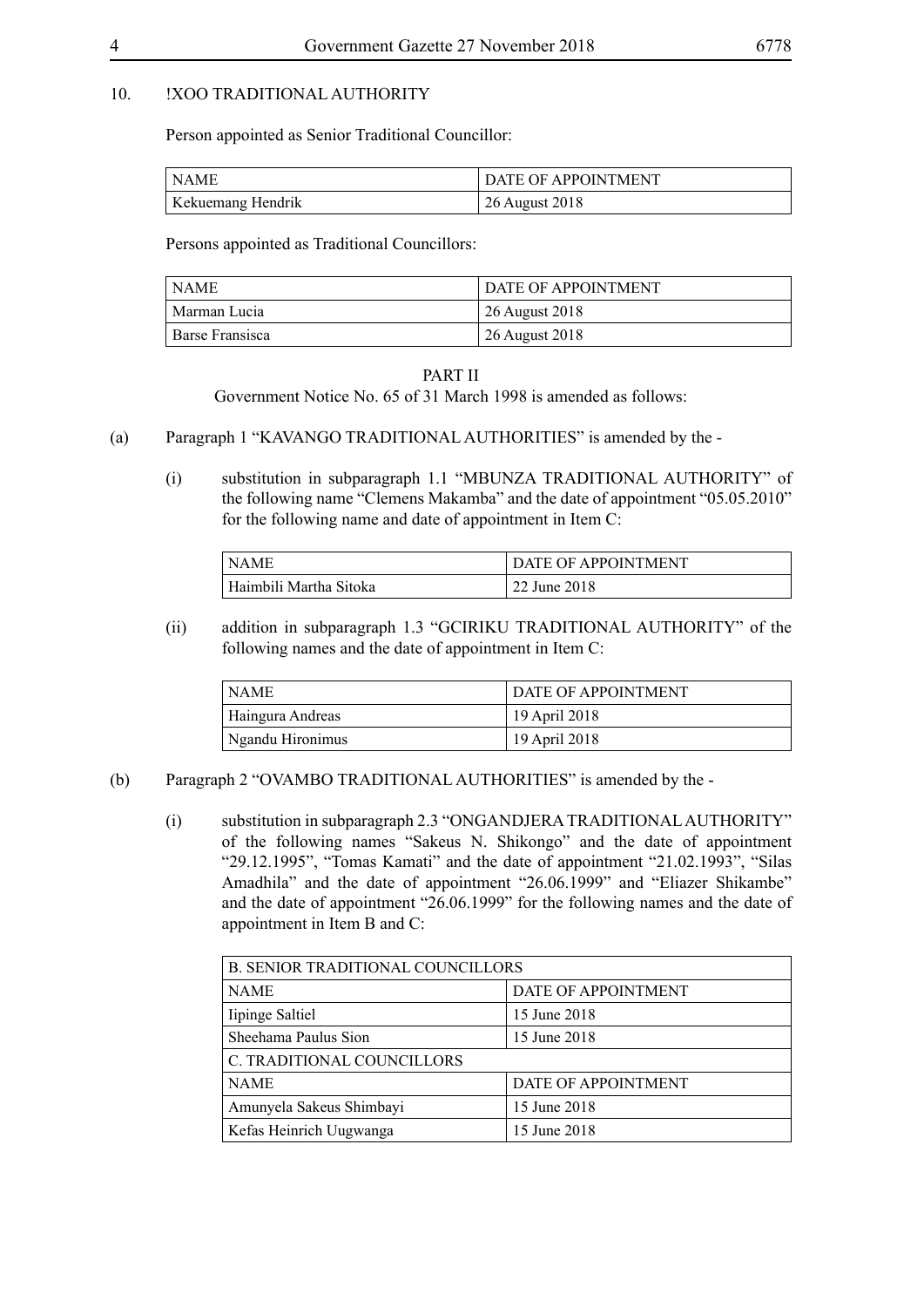(ii) addition of the name and date of appointment in Item B:

| B. SENIOR TRADITIONAL COUNCILLOR |                            |
|----------------------------------|----------------------------|
| <b>NAME</b>                      | <b>DATE OF APPOINTMENT</b> |
| Kandombo Johannes Pweya          | 15 June 2018               |

(iii) substitution in subparagraph 2.6 "UUKOLONKADHI TRADITIONAL AUTHORITY" of the following names "Amukwa Linus Tanga" and the date of appointment "02.11.1996" and "Johanna Ashimbanga (Alweendo)" and the date of appointment "17.09.1996" for the following names and the date appointment in Item B and C:

| <b>B. SENIOR TRADITIONAL COUNCILLOR</b> |                     |  |
|-----------------------------------------|---------------------|--|
| <b>NAME</b>                             | DATE OF APPOINTMENT |  |
| Ashimbanga (Alweendo) Johanna           | 17 April 2018       |  |
| C. TRADITIONAL COUNCILLOR               |                     |  |
| <b>NAME</b>                             | DATE OF APPOINTMENT |  |
| Daniel Likius Tenette                   | 17 April 2018       |  |

- (c) Paragraph 3 "CAPRIVI TRADITIONAL AUTHORITIES" is amended by the
	- (i) substitution in subparagraph 3.2 "MAFWE TRADITIONAL AUTHORITY" of the following names "Patrick Tubazie Likukela" and the date of appointment "04.10.2010" and "Maxwell Kulobone Mbonisa" and the date of appointment "01.03.2010" for the following names and the date of appointment in Item B and C:

| <b>B. SENIOR TRADITIONAL COUNCILLOR</b> |                     |  |
|-----------------------------------------|---------------------|--|
| <b>NAME</b>                             | DATE OF APPOINTMENT |  |
| Lusepani Mubita Dixon                   | 02 July 2018        |  |
| C. TRADITIONAL COUNCILLOR               |                     |  |
| <b>NAME</b>                             | DATE OF APPOINTMENT |  |
| Muntenezi Neckson Namakando             | 18 July 2018        |  |

(ii) substitution in subparagraph 3.3 "MAYEYI TRADITIONAL AUTHORITY" of the following names "Lyonga Rector Matemwa" and the date of appointment "11.04.2010" and "Fredrick Chendo Mainga" and the date of appointment "01.08.2005" for the following names and date of appointment in Item B and C:

| <b>B. SENIOR TRADITIONAL COUNCILLOR</b> |                     |  |
|-----------------------------------------|---------------------|--|
| <b>NAME</b>                             | DATE OF APPOINTMENT |  |
| Sifu Jeke Crispin                       | 9 March 2018        |  |
| C. TRADITIONAL COUNCILLOR               |                     |  |
| <b>NAME</b>                             | DATE OF APPOINTMENT |  |
| Matiti Francis Mwalusi                  | 8 August 2018       |  |

(iii) substitution in subparagraph 3.4 "MASHI TRADITIONAL AUTHORITY" of the following name " Charles Matengu" and the date of appointment "03.12.2007" for the following name and the date of appointment in Item C:

| C. TRADITIONAL COUNCILLOR |                            |
|---------------------------|----------------------------|
| NAME                      | <b>DATE OF APPOINTMENT</b> |
| Songa Jimmy Bayemeli      | 09 August 2018             |